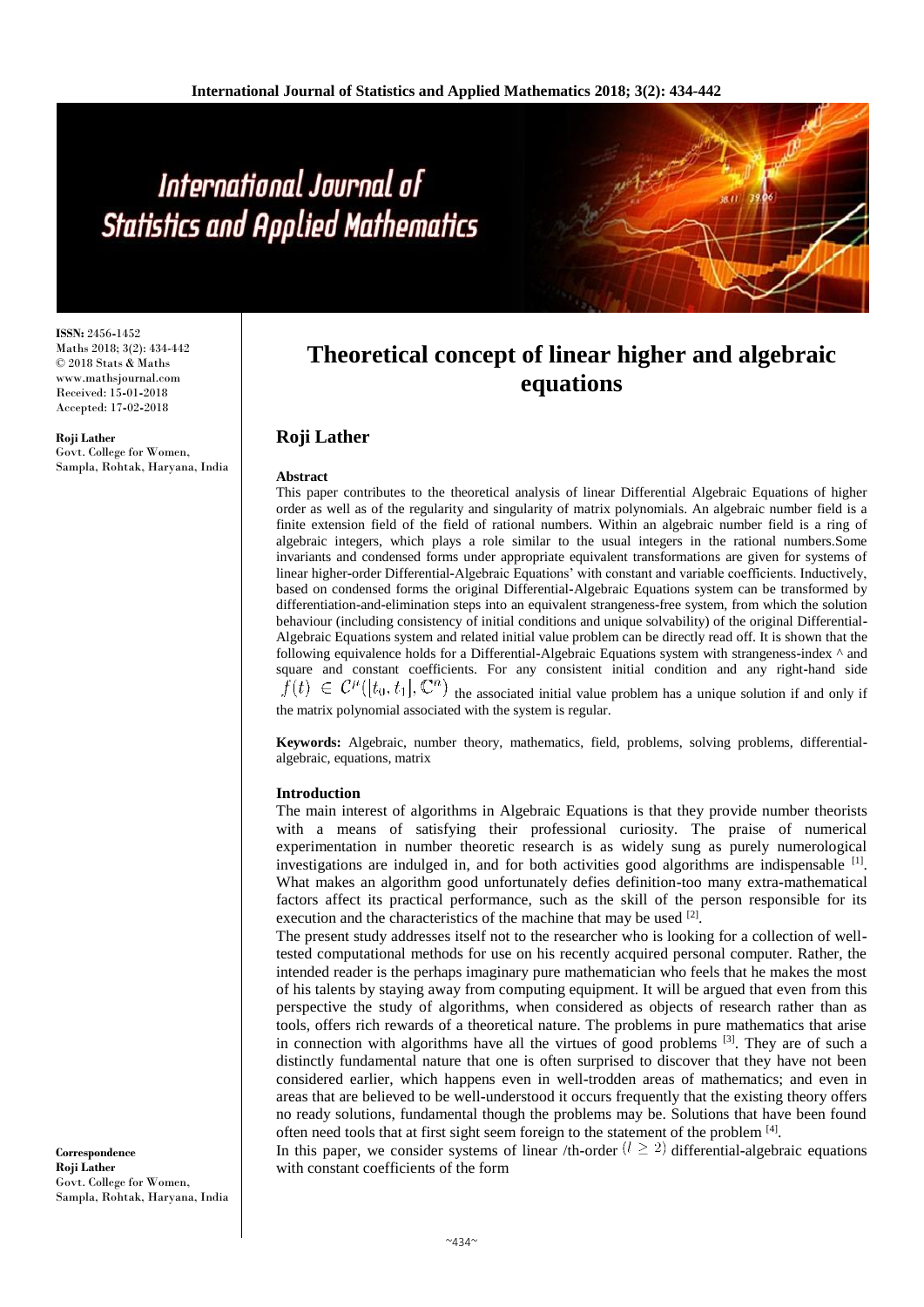$$
A_l x^{(l)}(t) + A_{l-1} x^{(l-1)}(t) + \dots + A_0 x(t) = f(t), \ t \in [t_0, t_1],
$$
\n(1)

Where  $A_i \in \mathbb{C}^{m \times n}$ ,  $i = 0, 1, ..., l$ ,  $A_i \neq 0$ ,  $f(t) \in \mathcal{C}^{\mu}([t_0, t_1], \mathbb{C}^m)$ , possibly together with initial conditions

$$
x(t_0) = x_0, \ \ldots, \ x^{(l-2)}(t_0) = x_0^{|l-2|}, \ x^{(l-1)}(t_0) = x_0^{|l-1|}, \quad x_0, \ldots, x_0^{|l-2|}, x_0^{|l-1|} \in \mathbb{C}^n.
$$
\n
$$
(2)
$$

Here, the nonnegative integer  $\mu$  is the *strangeness-index* of the system (1), i.e. to get continuous solutions of the (1), the righthand side  $f(t)$  has to be  $\mu$ -times continuously differentiable (later, in Section 2 we shall give an explicit definition of the strangeness**-** index). First, let us clarify the concepts of *solution* of the system (1), *solution* of the initial value problem (1)**-**(2), and *consistency* of the initial conditions (2).

**Definition 1:** *A vector-valued function*  $x(t) := [x_1(t), \ldots, x_n(t)]^T \in C([t_0, t_1], \mathbb{C}^n)$  *is called* solution of (1) *if*  $\sum_{k=1}^{n} A_i(j,k) x_k^{(i)}(t), i = 0, \ldots, l, j = 1, \ldots, m$ , exist and for j = 1... M the following equations are satisfied:

$$
\sum_{k=1}^{n} A_l(j,k) x_k^{(l)}(t) + \sum_{k=1}^{n} A_{l-1}(j,k) x_k^{(l-1)}(t) + \cdots + \sum_{k=1}^{n} A_0(j,k) x_k(t) = f_j(t),
$$

*Where*  $A_j$  (j, k) *denotes the element of the matrix* $A_j$  *lying on thejth row and thekth column of*  $A_j$  *and*  $f$  (t) := [fi (t),...,  $f_m(t)$ ]<sup>T</sup>. *A vector-valued function*  $x(t) \in C(|t_0, t_1|, \mathbb{C}^n)$  *is called* solution of the initial value problem (1)-(2) *if it is a solution of* (1) *and, furthermore, satisfies* (2). *Initial conditions* (2.2) *are called* consistent *with the system* (1) *if the associated initial value* 

*problem* (1)**-**(2) *has at least one solution.*

In the last section we saw that DAEs differ in many ways from ordinary differential equations. For instance the circuit lead to a DAE where a differentiation process is involved when solving the equations. This differentiation needs to be carried out numerically, which is an unstable operation. Thus there are some problems to be expected when solving these systems. In this section we try to measure the difficulties arising in the theoretical and numerical treatment of a given DAE.

Modelling with differential**-**algebraic equations plays a vital role, among others, for constrained mechanical systems, electrical circuits and chemical reaction kinetics.

In this paper we will give examples of how DAEs are obtained in these fields. We will point out important characteristics of differential**-**algebraic equations that distinguish them from ordinary differential equations.

Consider the (linear implicit) DAE system:

 $Ey' = A y + g(t)$  with consistent initial conditions and apply implicit Euler:

 $E(y_{n+1} - y_n)/h = A y_{n+1} + g(t_{n+1})$ 

And rearrangement gives:

 $y_{n+1} = (E - A h)^{-1} [E y_n + h g(t_{n+1})]$ 

Now the true solution, y (tn), satisfies:

E  $[(y(t_{n+1}) - y(t_n))/h + h y''(x)/2] = A y(t_{n+1}) + g(t_{n+1})$ 

And defining  $en = y(tn) - yn$ , we have:

 $e_{n+1} = (E - A h)^{-1} [E e_n - h_2 y''(x)/2]$ 

 $e_0 = 0$ , known initial conditions where the columns of Aa correspond to the voltage, resistive and capacitive branches respectively. The rows represent the network's nodes, so that  $1$  and 1 indicate the nodes that are connected by each branch under consideration. Thus AA assigns a polarity to each branch.

Example 1 we investigate the initial value problem for the linear second**-**order constant coefficient Differential**-**Algebraic Equations'

$$
\begin{bmatrix} 1 & 0 \ 0 & 0 \end{bmatrix} \ddot{x}(t) + \begin{bmatrix} 1 & 0 \ 0 & 0 \end{bmatrix} \dot{x}(t) + \begin{bmatrix} 0 & 1 \ 1 & 0 \end{bmatrix} x(t) = f(t), \quad t \in [t_0, t_1]
$$

(3)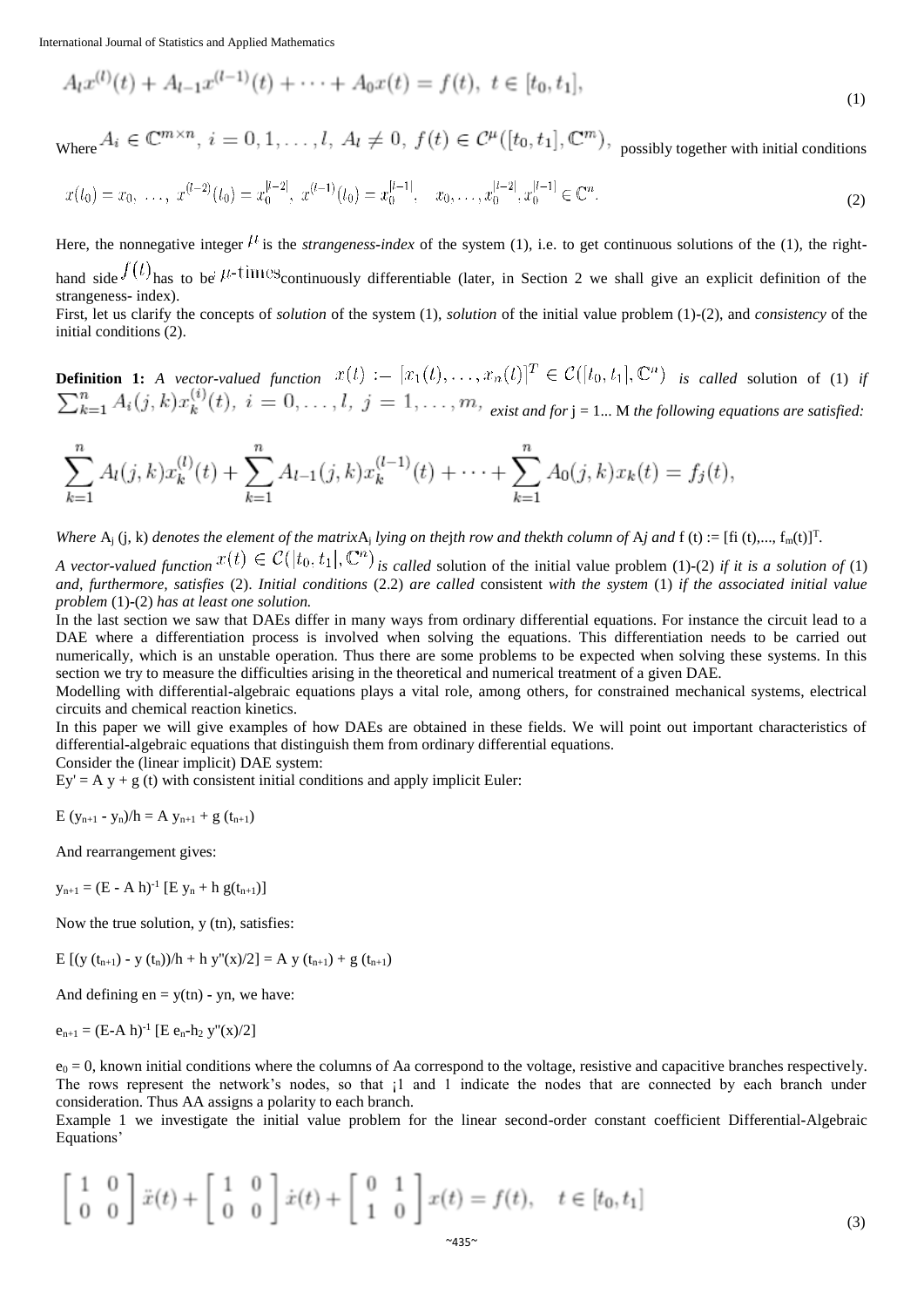Where  $x(t) = [x_1(t), x_2(t)]^T$ , and  $f(t) = [f_1(t), f_2(t)]^T$  is suciently smooth, together with the initial conditions?

$$
x(t_0) = x_0, \quad \dot{x}(t_0) = x_0^{[1]}, \tag{4}
$$

Where  $x_0 = [x_{01}, x_{02}]^T \in \mathbb{C}^2$ ,  $x_0^{[1]} = [x_{01}^{[1]}, x_{02}^{[1]}]^T \in \mathbb{C}^2$ . a short computation shows that system (2.3) has the unique solution

$$
\begin{cases}\nx_1(t) = f_2(t), \\
x_2(t) = f_1(t) - \dot{f}_2(t) - \ddot{f}_2(t).\n\end{cases} (5)
$$

Moreover, (5) is the unique solution of the initial value problem (3)**-**(4) if the initial conditions (4) are consistent, namely,

$$
\begin{cases}\nx_{01} = f_2(t_0), \\
x_{02} = f_1(t_0) - \dot{f}_2(t_0) - \ddot{f}_2(t_0), \\
x_{01}^{[1]} = \dot{f}_2(t_0), \\
x_{02}^{[1]} = \dot{f}_1(t_0) - \ddot{f}_2(t_0) - \frac{d^3 f_2(t)}{dt^3}\big|_{t_0+}.\n\end{cases} (6)
$$

If we let

$$
v(t) = [v_1(t), v_2(t)]^T = [\dot{x}_1(t), \dot{x}_2(t)]^T, \ y(t) = [v_1(t), v_2(t), x_1(t), x_2(t)]^T,
$$

Then we have the following initial**-**value problem for the linear first**-**order Differential**-**Algebraic Equations'

$$
\begin{bmatrix} 1 & 0 & 0 & 0 \\ 0 & 0 & 0 & 0 \\ 0 & 0 & 1 & 0 \\ 0 & 0 & 0 & 1 \end{bmatrix} \dot{y}(t) + \begin{bmatrix} 1 & 0 & 0 & 1 \\ 0 & 0 & 1 & 0 \\ -1 & 0 & 0 & 0 \\ 0 & -1 & 0 & 0 \end{bmatrix} y(t) = \begin{bmatrix} f_1(t) \\ f_2(t) \\ 0 \\ 0 \end{bmatrix},
$$
\n(7)

Together with the initial condition

$$
y(t_0) = [x_{01}^{[1]}, x_{02}^{[1]}, x_{01}, x_{02}]^T.
$$
\n(8)

It is immediate that the system (7) of first**-**order Differential**-**Algebraic Equations has the unique solution

$$
\begin{cases}\nx_1(t) = f_2(t), \\
x_2(t) = f_1(t) - \dot{f}_2(t) - \ddot{f}_2(t), \\
v_1(t) = \dot{f}_2(t), \\
v_2(t) = \dot{f}_1(t) - \ddot{f}_2(t) - f_2^{(3)}(t).\n\end{cases} (9)
$$

In this form, (9) is the unique solution of the initial value problem (7)**-**(8) if the initial condition (8) is consistent, i.e.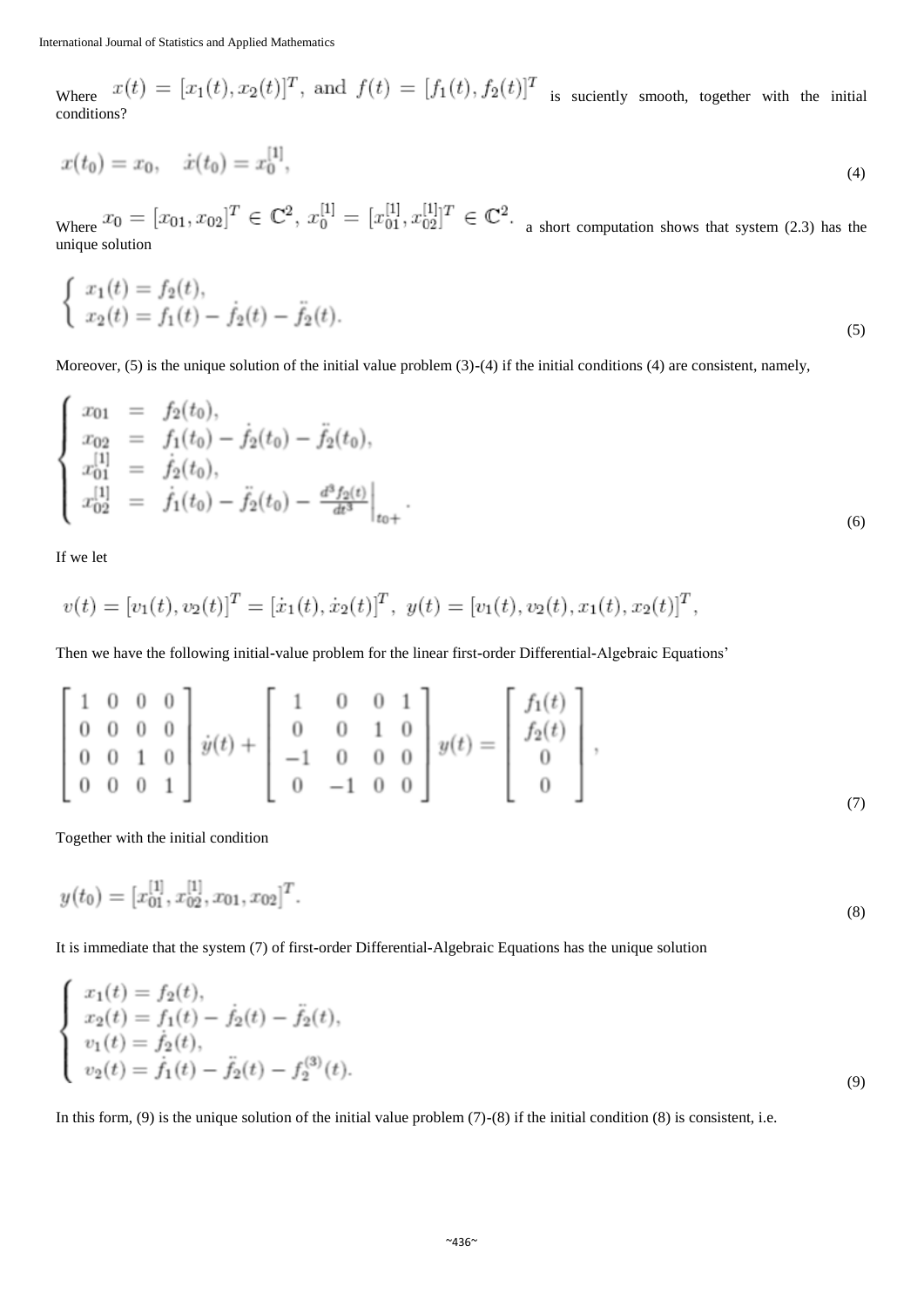International Journal of Statistics and Applied Mathematics  $\sim$   $\sim$   $\sim$ 

$$
\begin{array}{rcl}\nx_{01} &=& f_2(t_0), \\
x_{02} &=& f_1(t_0) - \dot{f}_2(t_0) - \ddot{f}_2(t_0), \\
x_{01}^{[1]} &=& \dot{f}_2(t_0), \\
x_{01}^{[1]} &=& \dot{f}_1(t_0) - \ddot{f}_2(t_0) - \dot{f}_2^{(3)}(t_0).\n\end{array} \tag{10}
$$

Remark 4 Example 3 shows that the second**-**order system (3) has a unique continuous solution (5) if and only if the right**-**hand side satisfies

$$
f(t) \in C^2([t_0, t_1], \mathbb{C}^2),
$$

Whereas the converted first-order system (7) has a unique continuous solution if and only if  $f(t) \in C^3([t_0, t_1], \mathbb{C}^2)$ ; or in other words, the *strangeness-index* of the converted first**-**order system (7) is larger by one than that of the original second**-**order system (3). For a general system of/**-**th**-**order Differential**-**Algebraic Equations', it is not difficult to find similar examples.

Differential**-**Algebraic Equations' into an associated system of first**-**order Differential**-**Algebraic Equations' is not always equivalent in the sense that higher degree of the smoothness of the right**-**hand side f (t) may be involved in the solutions of the latter.

It should be noted that Example 3 also shows that, to obtain continuous solutions of a system of Differential**-**Algebraic Equations', some parts of the right**-**hand side f (t) may be required to be more differentiable than other parts which may be only required to be continuous; for a detailed investigation, we refer to, for example. Nonetheless, in order to simplify algebraic forms of a system of Differential**-**Algebraic Equations', we usually apply algebraic equivalence transformation to its matrix coefficients. For this reason and to avoid becoming too technical, we always consider the differentiability of the right**-**hand side vector**-**valued function f (t) as a whole, and do not distinguish the degrees of smoothness required of its components from each other.

## **Review of Literature**

In this paper we will consider algorithms in algebraic number theory for their own sake rather than with a view to any of the above applications  $[7]$ . The discussion will be concentrated on three basic algorithmic questions that one may ask about algebraic number fields, namely, how to determine the Galois group of the normal closure of the field, or, more generally, of any polynomial over any algebraic number field; how to find the ring of integers of the field; and how to determine the unit group and the ideal class group of that ring of integers. These are precisely the subjects that are discussed in Algorithmic algebraic number theory [8] but our point of view is completely different. Present algorithms that "yield good to excellent results for number fields of small degree and not too large discriminate", but our attitude will be decidedly and exclusively asymptotic. For the purposes of the present study one algorithm is considered better than another if, for each positive real number N, it is at least N times as fast for all but finitely many values of the input data. It is clear that with this attitude we can make no claims concerning the practical applicability of any of the results that are achieved <sup>[9]</sup>. In fact, following Archimedes one should be able, on the basis of current physical knowledge, to find an upper estimate for all sets of numerical input data to which any algorithm will ever be applied, and an algorithm that is faster in all those finitely many instances may still be worse in our sense.

We have mentioned for convenience of notation and expression, in this section we shall work mainly with systems of linear second**-**order Differential**-**Algebraic Equations' with constant coefficients

$$
M\ddot{x}(t) + C\dot{x}(t) + Kx(t) = f(t), \ t \in [t_0, t_1],
$$
\n(11)

With  $M, C, K \in \mathbb{C}^{m \times n}$ ,  $f(t) \in C^{\mu}([t_0, t_1], \mathbb{C}^m)$ , possibly together with initial conditions

$$
x(t_0) = x_0, \ \dot{x}(t_0) = x_0^{[1]}, \quad x_0, x_0^{[1]} \in \mathbb{C}^n. \tag{12}
$$

It is well**-**known that the nature of the solutions of the system of linear first**-**order constant coefficient Differential**-**Algebraic Equations'

$$
E\dot{x}(t) = Ax(t) + f(t), \ t \in [t_0, t_1],
$$

with  $E, A \in \mathbb{C}^{m \times n}$  and  $f(t) \in \mathcal{C}^{\mu}([t_0, t_1], \mathbb{C}^m)$ , can be determined by the properties of the corresponding matrix pencil  $\lambda E - A$ . Furthermore, the algebraic properties of the matrix pencil  $\lambda E - A$  can be well understood through studying the canonical forms for the set of matrix pencils

$$
\lambda(PEQ) - (PAQ),\tag{13}
$$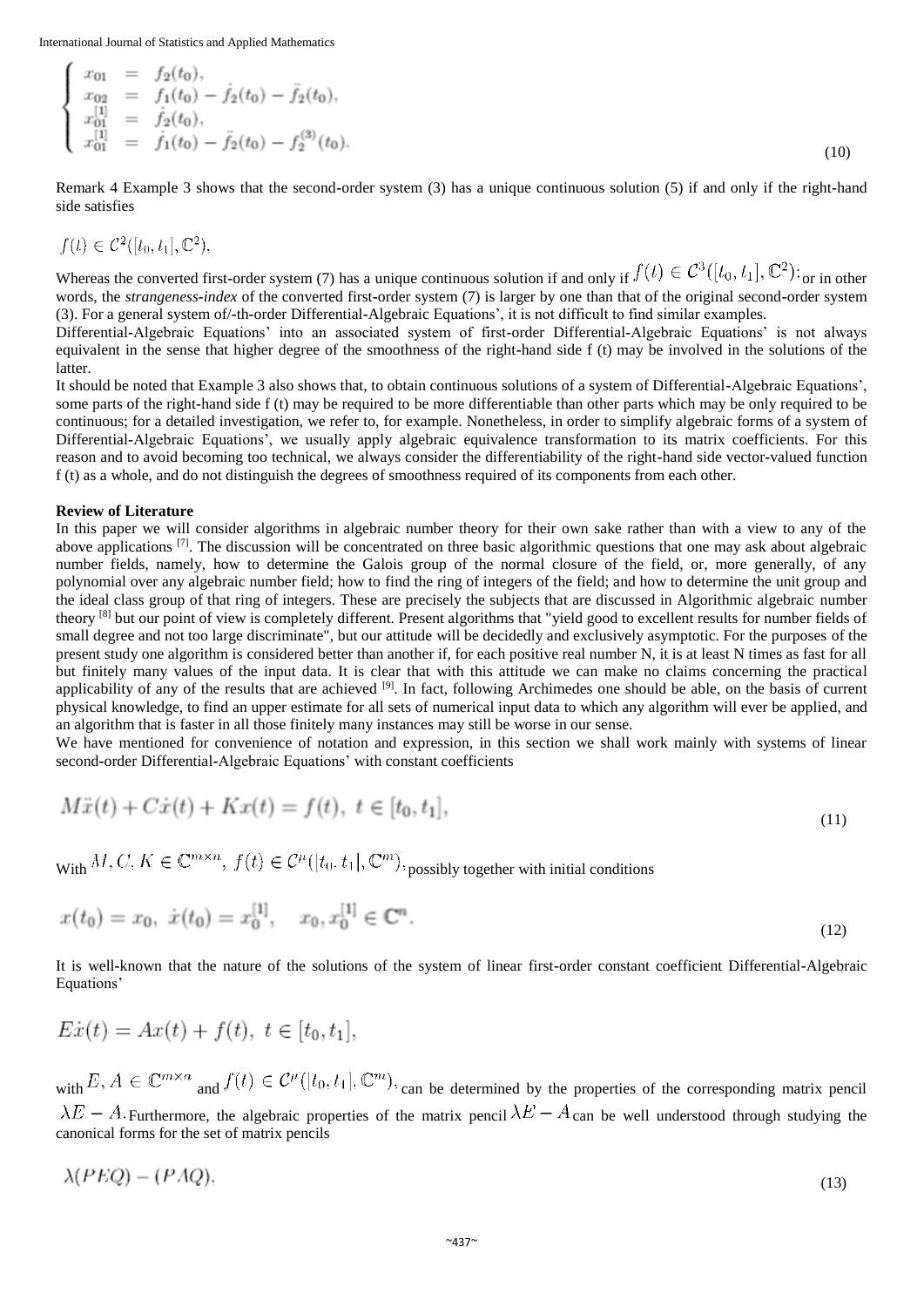Where  $P \in \mathbb{C}^{m \times m}$ ,  $Q \in \mathbb{C}^{n \times n}$  are any nonsingular matrices. In particular, among those canonical forms for (13) are the wellknown *Weier strass canonical form* for regular matrix pencils and the *Kronecker canonical form* for general singular matrix pencils from which one can directly read off the solution properties of the corresponding Differential**-**Algebraic Equations'. Similarly, as we will see later in this chapter, the behaviour of solutions of the system (11), as well as the initial value problem (11)**-**(12), depends on the properties of the quadratic matrix polynomial

$$
A(\lambda) = \lambda^2 M + \lambda C + K. \tag{14}
$$

If we let  $x(t) = Qy(t)$ , and premultiply (11) by P, where  $P \in \mathbb{C}^{m \times m}$ ,  $Q \in \mathbb{C}^{n \times n}$  are nonsingular matrices, we obtain an *equivalent* system of Differential**-**Algebraic Equations'

$$
(PMQ)\ddot{y}(t) + (PCQ)\dot{y}(t) + (PKQ)y(t) = Pf(t),\tag{15}
$$

And a new corresponding quadratic matrix polynomial

$$
\hat{A}(\lambda) = \lambda^2 \hat{M} + \lambda \hat{C} + \hat{K} := \lambda^2 (PMQ) + \lambda (PCQ) + (PKQ). \tag{16}
$$

Here, by *equivalence* we mean not only that the relation  $x(t) = Qy(t)$  (or  $y(t) = Q^{-1}x(t)$ )

However, it is also well**-**known that it is an open problem to find a canonical form for quadratic matrix polynomials (16), let alone higher**-**degree matrix polynomials, from which we can *directly* read off the solution properties of the corresponding system of Differential**-**Algebraic Equations'. Nonetheless, inspired by the work of (though the papers mainly deal with linear first**-**order Differential**-**Algebraic Equations with *variable coefficients*), we shall in this section give an equivalent condensed form for quadratic matrix polynomials (14) through purely algebraic manipulations and coordinate changes. Based on the condensed form we can *partially* decouple the system into three parts, namely, an ordinary**-**differential**-**equation part, an algebraic part and a coupling part, and therefore pave the way for the further treatment of the system in the following section. Sometimes, we will use the notation  $(A_1, \ldots, A_1, A_0)$  of a matrix  $(1 + 1)$ -tuple instead of the matrix polynomial  $\lambda^t A_1 + \cdots + \lambda A_1 + A_0$  of *l*th degree which is associated with the general /th**-**order system (1) of Differential**-**Algebraic Equations'. By the following definition, we make the concept of *equivalence* between two general matrix (/ + 1)**-**tuples clear. Definition *Two*  $(l+1)$ -tuples  $(A_1, ..., A_1, A_0)$  and  $(B_1, ..., B_1, B_0), A_i, B_i \in \mathbb{C}^{m \times n}$ ,  $i = 0, 1, ..., l, l \in \mathbb{N}_{0 \times \text{off}}$  matrices are *called* (strongly) equivalent *if there are non- singular matrices*  $P \in \mathbb{C}^{m \times m}$  and  $Q \in \mathbb{C}^{n \times n}$  *such that* 

$$
B_i = PA_iQ, \quad i = 0, 1, \dots, l. \tag{17}
$$

*If this is the case, we write*  $(A_1, \ldots, A_1, A_0) \sim (B_1, \ldots, B_1, B_0)$ .

The result on the canonical form for a single matrix under equivalence relation (17) is well**-**known:

**Lemma:** *let*  $A \in \mathbb{C}^{m \times n}$ . *then there are nonsingular matrices* 

$$
P: \quad \begin{bmatrix} P_1 \\ P_2 \end{bmatrix} \in \mathbb{C}^{m \times m} \text{ and } Q: \quad [Q_1, Q_2] \in \mathbb{C}^{n \times n}
$$

*Such that*

$$
PAQ = \left[ \begin{array}{cc} I_r & 0 \\ 0 & 0 \end{array} \right],\tag{18}
$$

 $W_{\text{hore}} P_1 \in \mathbb{C}^{r \times m}$ ,  $Q_1 \in \mathbb{C}^{n \times r}$ . moreover, we have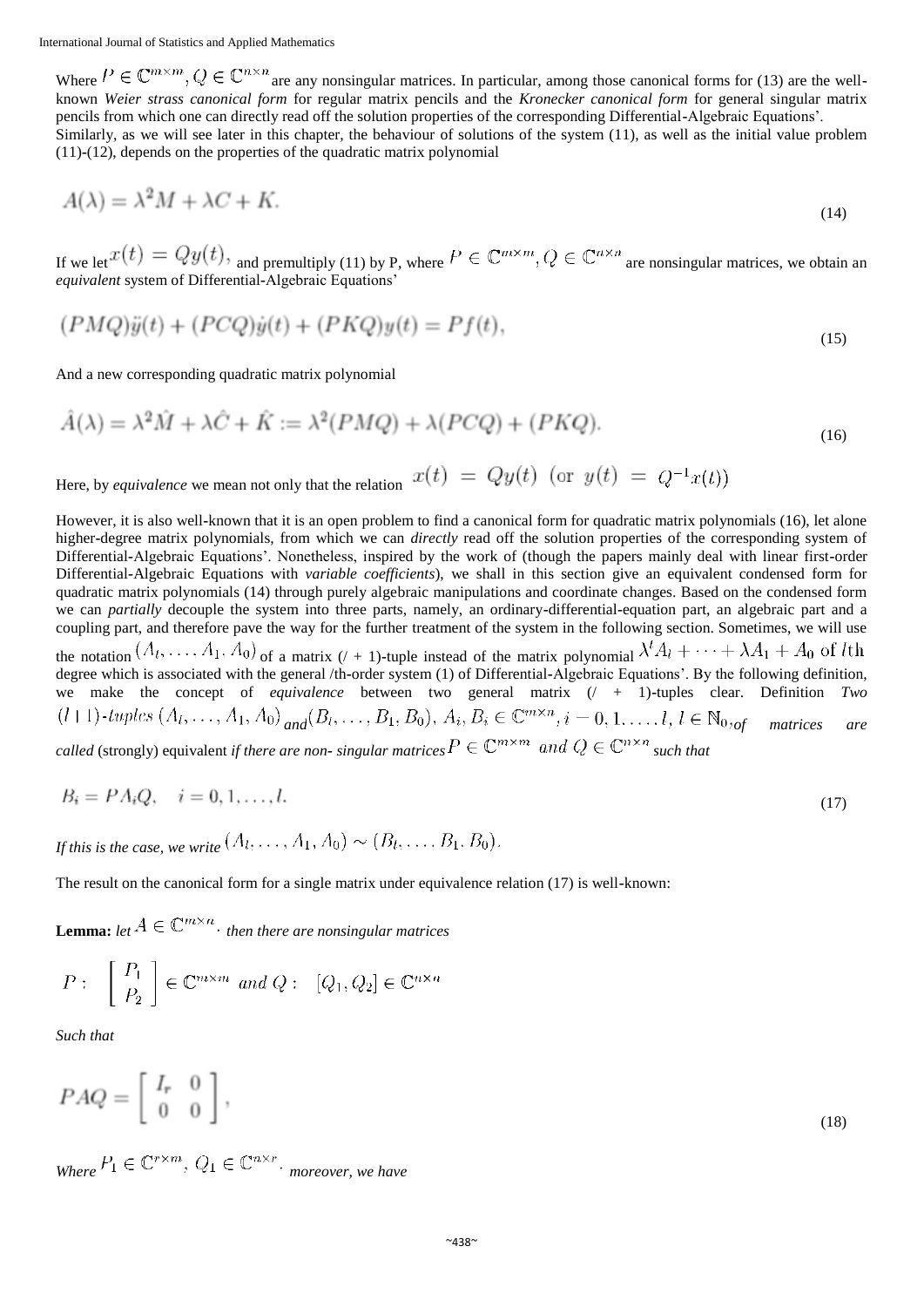$$
r = \operatorname{rank}(A), \ \mathcal{N}(A) = \mathcal{R}(Q_2), \ \mathcal{N}(A^T) = \mathcal{R}(P_2^T), \tag{19}
$$

*Where N* (*■*) *denotes the null space of a matrix, and R (-) the column space of a matrix.* The condensed form for a matrix pair *(E, A)* under equivalence relation (17) has been implicitly.

**Lemma** Let E,  $A \in \mathbb{C}^{m \times n}$ , and let

(a)  $Z_1 \in \mathbb{C}^{m \times (m-r)}$  be a matrix whose columns form a basis for  $\mathcal{N}(E^T)$ <br>
(b)  $Z_2 \in \mathbb{C}^{n \times (n-r)}$  be a matrix whose columns form a basis for  $\mathcal{N}(E)$ . (20)

*Then, the matrix pair* (E, *A) is equivalent to a matrix pair of the form*

$$
\left( \begin{bmatrix} I_s & 0 & 0 & 0 \\ 0 & I_d & 0 & 0 \\ 0 & 0 & 0 & 0 \\ 0 & 0 & 0 & 0 \\ 0 & 0 & 0 & 0 \end{bmatrix}, \begin{bmatrix} 0 & A_{12} & 0 & A_{14} \\ 0 & A_{22} & 0 & A_{24} \\ 0 & 0 & I_a & 0 \\ I_s & 0 & 0 & 0 \\ 0 & 0 & 0 & 0 \end{bmatrix} \right) \begin{bmatrix} s \\ d \\ d \\ a \\ s \\ v \end{bmatrix}, \tag{21}
$$

where  $s, d, a, v \in \mathbb{N}_0$ ,  $A_{14} \in \mathbb{C}^{s \times u}$ ,  $u \in \mathbb{N}_0$ , and the quantities (in the following we use the convention rank $(0) = 0$ )

$$
(a) \quad r = \text{rank}(E)
$$
\n
$$
(b) \quad a = \text{rank}(Z_1^T A Z_2)
$$
\n
$$
(c) \quad s = \text{rank}(Z_1^T A) - a
$$
\n
$$
(d) \quad d = r - s
$$
\n
$$
(e) \quad v = m - r - a - s
$$
\n
$$
(f) \quad u = n - r - a
$$
\n
$$
(22)
$$

*Are invariant under equivalence relation* (17).

For completeness, we give a proof of this lemma.

Proof of Lemma. In the following, the word "new" on top of the equivalence operator denotes that the subscripts of the entries are adapted to the new block structure of the matrices. Using Lemma, we obtain the following sequence of equivalent matrix pairs.

$$
(E, A) \sim \left( \begin{bmatrix} I_r & 0 \\ 0 & 0 \end{bmatrix}, \begin{bmatrix} A_{11} & A_{12} \\ A_{21} & A_{22} \end{bmatrix} \right) \stackrel{\text{new}}{\sim} \left( \begin{bmatrix} I_r & 0 & 0 \\ 0 & 0 & 0 \\ 0 & 0 & 0 \end{bmatrix}, \begin{bmatrix} A_{11} & A_{12} & A_{13} \\ A_{21} & I_a & 0 \\ A_{31} & 0 & 0 \end{bmatrix} \right)
$$

$$
\stackrel{\text{new}}{\sim} \left( \begin{bmatrix} I_r & 0 & 0 \\ 0 & 0 & 0 \\ 0 & 0 & 0 \end{bmatrix}, \begin{bmatrix} A_{11} & A_{12} & A_{13} \\ 0 & I_a & 0 \\ A_{31} & 0 & 0 \end{bmatrix} \right) \sim \left( \begin{bmatrix} I_r & 0 & 0 \\ 0 & 0 & 0 \\ 0 & 0 & 0 \end{bmatrix}, \begin{bmatrix} A_{11} & 0 & A_{13} \\ 0 & I_a & 0 \\ A_{31} & 0 & 0 \end{bmatrix} \right)
$$

$$
\stackrel{\text{new}}{\sim} \left( \begin{bmatrix} P_{11} & P_{12} & 0 & 0 \\ 0 & 0 & 0 & 0 \\ 0 & 0 & 0 & 0 \\ 0 & 0 & 0 & 0 \end{bmatrix}, \begin{bmatrix} A_{11} & A_{12} & 0 & A_{14} \\ A_{21} & A_{22} & 0 & A_{24} \\ A_{21} & A_{22} & 0 & A_{24} \\ 0 & 0 & 0 & 0 \end{bmatrix} \right)
$$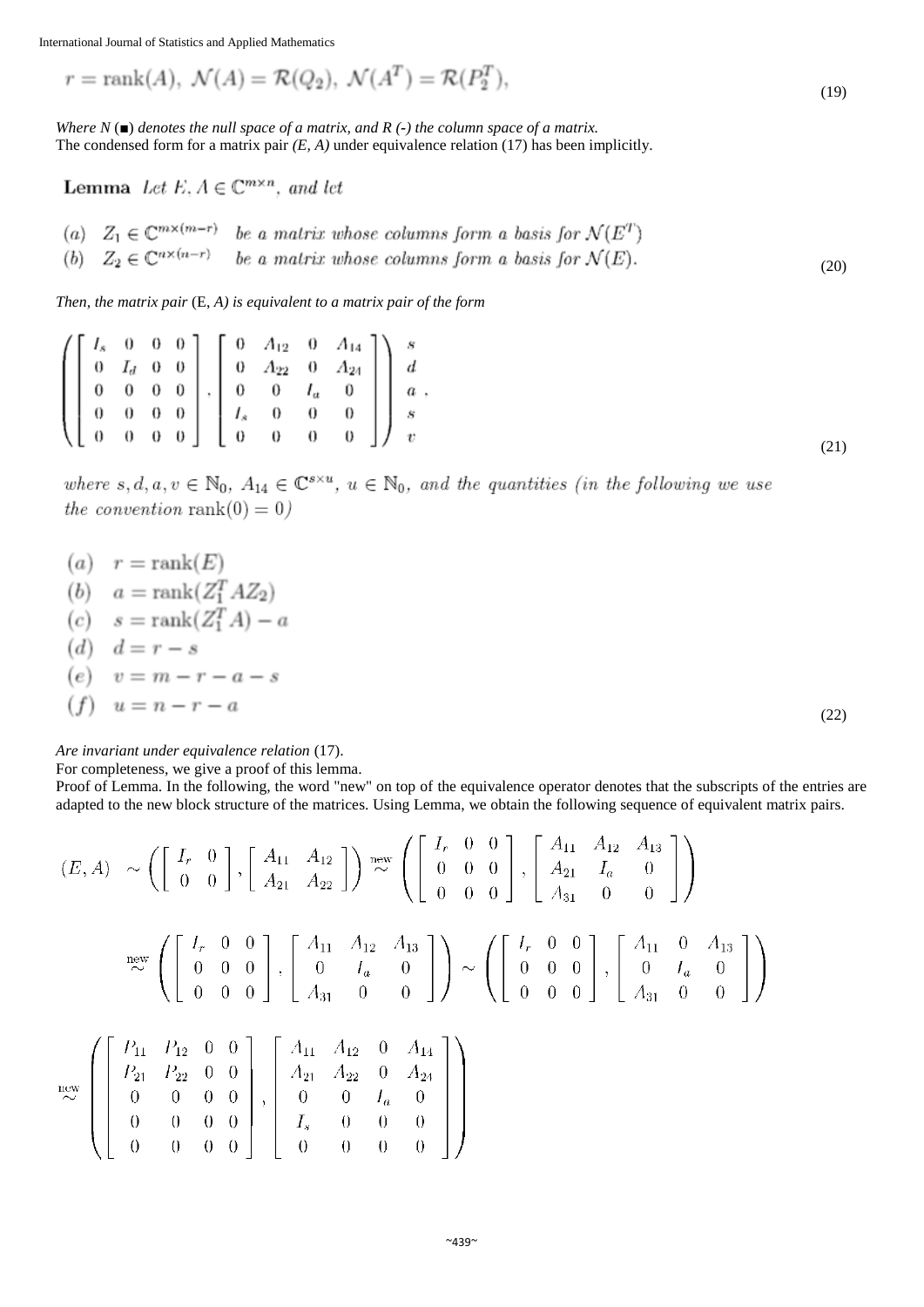$$
\begin{pmatrix}\n\text{where the matrix } \begin{bmatrix} P_{11} & P_{12} \\ P_{21} & P_{22} \end{bmatrix} \text{ is nonsingular}\n\end{pmatrix}
$$
\n
$$
\begin{pmatrix}\nI_s & 0 & 0 & 0 \\
0 & I_d & 0 & 0 \\
0 & 0 & 0 & 0 \\
0 & 0 & 0 & 0 \\
0 & 0 & 0 & 0\n\end{pmatrix}, \begin{bmatrix}\n0 & A_{12} & 0 & A_{14} \\
0 & A_{22} & 0 & A_{24} \\
0 & 0 & I_a & 0 \\
I_s & 0 & 0 & 0 \\
0 & 0 & 0 & 0\n\end{bmatrix}
$$

It remains to show that such quantities r, s, *d, a,* v, *u* are well**-**defined by (22) and invariant under the equivalence relation (17). In the case of  $r = rank(E)$ , this is clear. For the other quantities, indeed, we only need to show two quantities*a* and *s* are well-defined and invariant under equivalence relation (17). Since we have proved

(2.21), let  $P := \begin{bmatrix} P_1 \\ P_2 \end{bmatrix} \in \mathbb{C}^{m \times m}$  and  $Q := [Q_1, Q_2] \in \mathbb{C}^{n \times n}$  be nonsingular matrices, where  $P_1 \in \mathbb{C}^{r \times m}$ ,  $Q_1 \in \mathbb{C}^{n \times r}$ , such that  $\Gamma$   $\sim$  0.000

$$
\begin{bmatrix} P_1 \\ P_2 \end{bmatrix} E[Q_1, Q_2] = \begin{bmatrix} I_s & 0 & 0 & 0 \\ 0 & I_d & 0 & 0 \\ 0 & 0 & 0 & 0 \\ 0 & 0 & 0 & 0 \\ 0 & 0 & 0 & 0 \end{bmatrix}, \begin{bmatrix} P_1 \\ P_2 \end{bmatrix} A[Q_1, Q_2] = \begin{bmatrix} 0 & A_{12} & 0 & A_{14} \\ 0 & A_{22} & 0 & A_{24} \\ 0 & 0 & I_a & 0 \\ I_s & 0 & 0 & 0 \\ 0 & 0 & 0 & 0 \end{bmatrix}.
$$
\n(23)

By Lemma, we have

$$
\mathcal{N}(E^T) = \mathcal{R}(P_2^T), \quad \mathcal{N}(E) = \mathcal{R}(Q_2), \tag{24}
$$

namely, the columns of  $P_2^T$  span  $\mathcal{N}(E^T)$ , and the columns of  $Q_2$  span  $\mathcal{N}(E)$ . From (23) it immediately follows that

$$
P_2AQ = \begin{bmatrix} 0 & 0 & I_a & 0 & 0 \\ I_s & 0 & 0 & 0 & 0 \\ 0 & 0 & 0 & 0 & 0 \end{bmatrix}, P_2AQ_2 = \begin{bmatrix} I_a & 0 & 0 \\ 0 & 0 & 0 \\ 0 & 0 & 0 \end{bmatrix}.
$$
 (25)

Hence, by (25), we have

$$
a = \text{rank}(P_2AQ_2), \quad s = \text{rank}(P_2AQ) - a = \text{rank}(P_2A) - a.
$$
 (26)

From (20) and (24) it follows that there exist nonsingular matrices  $T_1 \in \mathbb{C}^{(m-r)\times (m-r)}$  and  $T_2 \in \mathbb{C}^{(n-r)\times (n-r)}$  such that

$$
P_2^T = Z_1 T_1, \quad Q_2 = Z_2 T_2. \tag{27}
$$

Then, from (2.26) and (2.27) it follows that

$$
a = \text{rank}(P_2AQ_2) = \text{rank}(T_1^T Z_1^T AZ_2 T_2) = \text{rank}(Z_1^T AZ_2),
$$
 and  
\n $s = \text{rank}(P_2A) - a = \text{rank}(T_1^T Z_1^T A) - a = \text{rank}(Z_1^T A) - a.$ 

Thus, *a* and s are indeed well**-**defined by (22) and therefore so are the quantities d, v and *u.*

Thus, we have prepared the way for further analyzing the systems (11) and (1) of Differential**-**Algebraic Equations', which will be presented in the next two sections.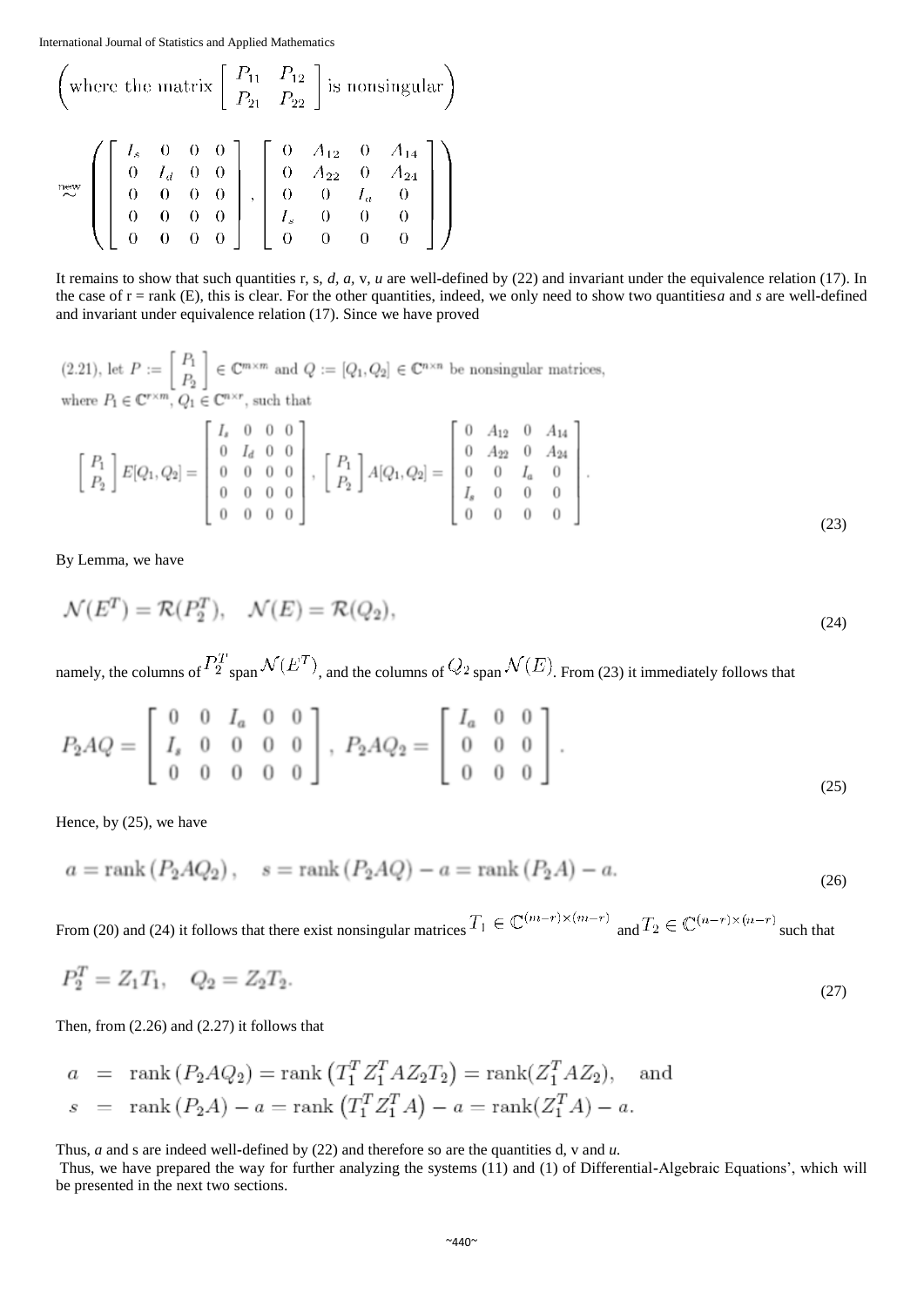# **Linear 1st And 2nd Order Differential-Algebraic Equations**

In this section, we discuss the system (11) of Differential**-**Algebraic Equations', and answer those questions raised at the beginning of this chapter. Let us start by writing down the system of differential**-**algebraic equations in the last section we saw that DAEs differ in many ways from ordinary differential equations. For instance the circuit lead to a DAE where a differentiation process is involved when solving the equations. This differentiation needs to be carried out numerically, which is an unstable operation. Thus there are some problems to be expected when solving these systems. In this section we try to measure the difficulties arising in the theoretical and numerical treatment of a given DAE.

Modelling with differential**-**algebraic equations plays a vital role, among others, for constrained mechanical systems, electrical circuits and chemical reaction kinetics. In this section we will give examples of how DAEs are obtained in these fields.

We will point out important characteristics of differential**-**algebraic equations that distinguish them from ordinary differential equations. More information about differential**-**algebraic equations can be found but also in Consider the mathematical pendulum. By construction the rows of AA are linearly dependent. However, after deleting one row the remaining rows describe a set of linearly independent equations; the node corresponding to the deleted row will be denoted as the ground node.

As seen in the previous sections a DAE can be assigned an index in several ways. In the case of linear equations with constant coefficients all index notions coincide with the Kronecker index. Apart from that, each index definition stresses different aspects of the DAE under consideration. While the differentiation index aims at finding possible reformulations in terms of ordinary differential equations, the tractability index is used to study DAEs without the use of derivative arrays. In this section we made use of the sequence (2) established in the context of the tractability index in order to perform a refined analysis of linear DAEs with properly stated leading terms. We were able to find explicit expressions of (12) for these equations with index 1 and 2. Let me be the pendulum's mass which is attached to a rod of length l. In order to describe the pendulum in Cartesian coordinates we write down the potential energy  $U(x; y) = mgh = mgl$  ; mgy where ; x (t); y (t)  $\phi$  is the position of the moving mass at time t. The earth's acceleration of gravity is given by g, the pendulum's height is h. If we denote derivatives of x and y by x<sup> $\cdot$ </sup> and y<sup> $\cdot$ </sup> respectively, the kinetic energy some additional simple examples:

Consider the (linear implicit) DAE system:

 $Ey' = A y + g(t)$  with consistent initial conditions and apply implicit Euler:

E  $(y_{n+1} - y_n)/h = A y_{n+1} + g (t_{n+1})$ 

And rearrangement gives:

 $y_{n+1} = (E - A h)^{-1} [E y_n + h g(t_{n+1})]$ 

Now the true solution, y(tn), satisfies:

E  $[(y(t_{n+1}) - y(t_n))/h + h y''(x)/2] = A y(t_{n+1}) + g(t_{n+1})$ 

And defining  $e_n = y(t_n) - y_n$ , we have:

 $e_{n+1} = (E - A h)^{-1} [E e_n - h_2 y''(x)/2]$ 

 $e_0$ =0, known initial conditions where the columns of AA correspond to the voltage, resistive and capacitive branches respectively. The rows represent the network's nodes, so that  $\mu$  and 1 indicate the nodes that are connected by each branch under consideration. Thus AA assigns a polarity to each branch.

This detailed analysis leads us to results about existence and uniqueness of solutions for DAEs with low index. We were able to figure out precisely what initial conditions are to be posed, namely  $D(t_0)x(t_0)=D(t_0)x_0$  and  $D(t_0)P_1(t_0)x(t_0)=D(t_0)P_1(t_0)x_0$  in the index 1 and index 2 case respectively.

# **Number Theory (Analytic and combinatorial number theory, algebraic number theory)**

One of the features of the analytic and combinatorial number theory is the interplay of a great variety of mathematical techniques, including combinatory, harmonic analysis, probability theory, algebraic geometry or ergodic theory. The modern analytic number theory has benefitted from the harmonic analysis in some groups related to auto orphic forms, while Additive Combinatory is a relatively recent term coined to comprehend the developments of the more classical combinatorial number theory, mainly focused on problems related to the addition of integers [10].

### **Algebraic Number Theory**

Many problems in arithmetic can be translated into the problem of deciding if an algebraic variety contains rational points. Modular varieties and modular curves appear in the proof of three cornerstones in this area: Fatlings proof of Modell's conjecture; Wiles proof of Fermat's last theorem using the Shimura**-**Taniyama**-**Weil conjecture, and the Birch and Swine ton**-**Dyer conjecture whose case of analytic rank one has been proved by Gross**-**Zagier and Kolyvagin. The concept of height also plays a central role; it appears in two of these proofs and has been used to design algorithms to solve Diophantine equations. The Arakelov theory provides a framework to give precise definitions of heights and to study its properties.

### **Conclusion**

In the first part of this paper, we have directly investigated the mathematical structures of general (including over**-** and underdetermined) linear higher**-**order systems of Differential**-**Algebraic Equations' with constant and variable coefficients.